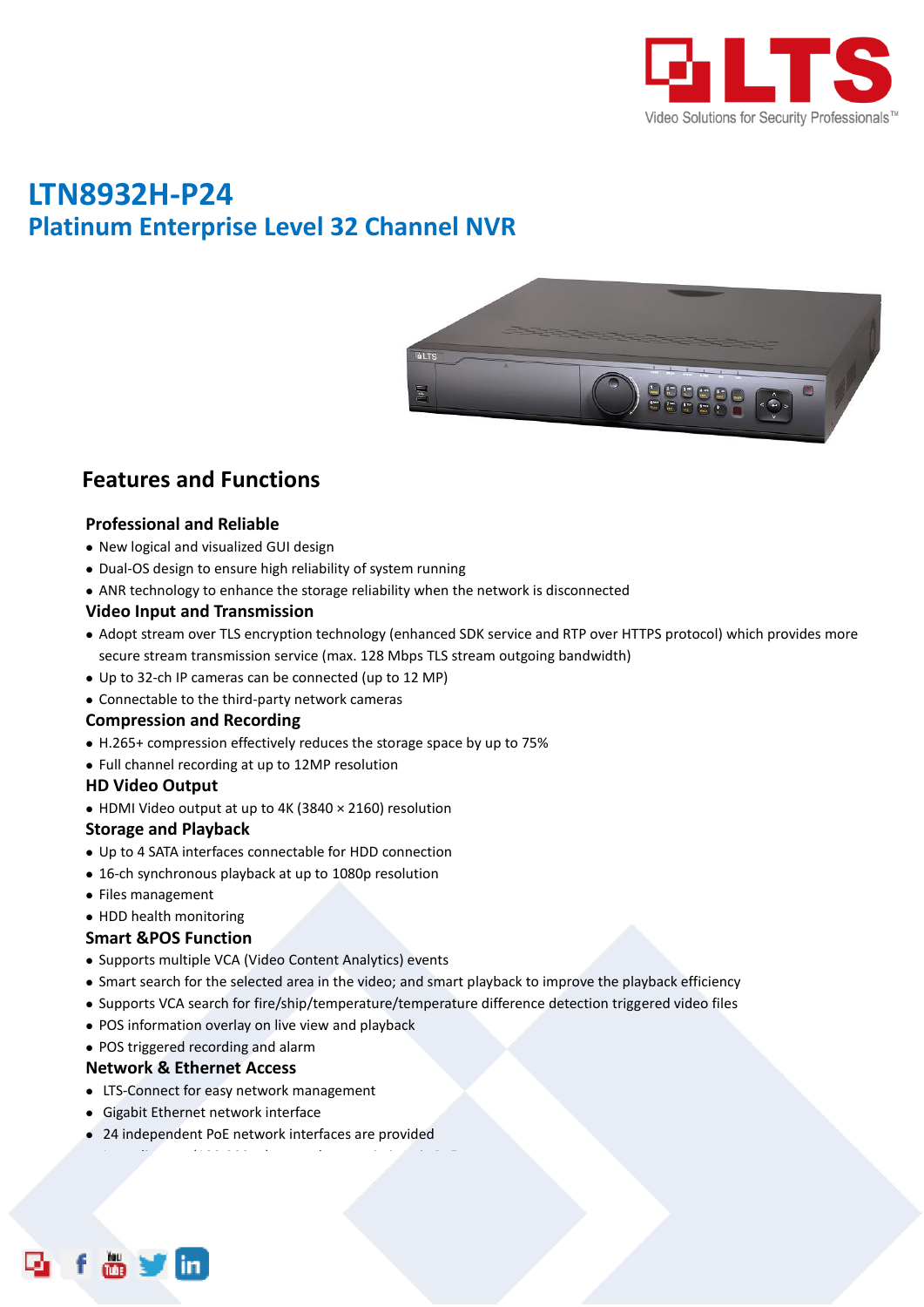

# **Specifications**

| Model                        |                                                     | LTN8932H-P24                                                                                                                                                              |  |  |
|------------------------------|-----------------------------------------------------|---------------------------------------------------------------------------------------------------------------------------------------------------------------------------|--|--|
| Video/Audio<br>input         |                                                     | 32-ch                                                                                                                                                                     |  |  |
|                              | IP video input                                      | Up to 12 MP resolution                                                                                                                                                    |  |  |
|                              | Two-way audio                                       | 1-ch, RCA (2.0 Vp-p, 1 k Ω)                                                                                                                                               |  |  |
| <b>Network</b>               | <b>Incoming bandwidth</b>                           | 320Mbps                                                                                                                                                                   |  |  |
|                              | <b>Outgoing bandwidth</b>                           | 256 Mbps                                                                                                                                                                  |  |  |
|                              | <b>Remote connection</b>                            | 128                                                                                                                                                                       |  |  |
| Video/Audio<br>output        | <b>Recording resolution</b>                         | 12 MP/8 MP/6 MP/5 MP/4 MP/3 MP/1080p/UXGA/720p/VGA /4CIF /DCIF/<br>2CIF/CIF/QCIF                                                                                          |  |  |
|                              | <b>CVBS output</b>                                  | 1-ch, BNC (1.0 Vp-p, 75 Ω), resolution: PAL: 704 $\times$ 576, NTSC: 704 $\times$ 480                                                                                     |  |  |
|                              | HDMI1/VGA1 output                                   | HDMI1: 4K (3840 × 2160)/60Hz, 4K (3840 × 2160)/30Hz, 2K (2560 × 1440)/60Hz, 1920<br>× 1080p/60Hz, 1600 × 1200/60Hz, 1280 × 1024/60Hz, 1280 × 720/60Hz, 1024 ×<br>768/60Hz |  |  |
|                              | resolution                                          | VGA1: 2K (2560 × 1440)/60Hz, 1920 × 1080p/60Hz, 1600 × 1200/60Hz, 1280 ×<br>$1024/60$ Hz, $1280 \times 720/60$ Hz, $1024 \times 768/60$ Hz                                |  |  |
|                              | <b>HDMI2 output</b><br>resolution                   | $1920 \times 1080p/60$ Hz, $1280 \times 1024/60$ Hz, $1280 \times 720/60$ Hz, $1024 \times 768/60$ Hz                                                                     |  |  |
|                              | <b>Audio output</b>                                 | 1-ch, RCA (Linear, 1 K $\Omega$ )                                                                                                                                         |  |  |
|                              | <b>Decoding format</b>                              | H.265+/H.265/H.264+/H.264/MPEG4                                                                                                                                           |  |  |
| <b>Decoding</b>              | Live view/<br>resolution<br><b>Playback</b>         | 12 MP/8 MP/6 MP/5 MP/4 MP/3 MP/1080p/UXGA/720p/VGA/4CIF /DCIF/<br>2CIF/CIF/QCIF                                                                                           |  |  |
|                              | Synchronous playback                                | $16$ -ch                                                                                                                                                                  |  |  |
|                              | Capability                                          | 2-ch @ 12 MP (20fps) / 4-ch @ 8 MP (30fps) / 8-ch @ 4MP (30fps) / 16-ch @ 1080p<br>$(30$ fps $)$                                                                          |  |  |
| <b>Network</b><br>management | <b>Network protocols</b>                            | TCP/IP, DHCP, LTS-Connect, DNS, DDNS, NTP, SADP, SNMP, SMTP, NFS, iSCSI, UPnP™,<br>HTTPS                                                                                  |  |  |
|                              | <b>SATA</b>                                         | 4 SATA interfaces for 4HDDs                                                                                                                                               |  |  |
| <b>Hard disk</b>             | Capacity                                            | Up to 8 TB capacity for each HDD                                                                                                                                          |  |  |
|                              | eSATA                                               | 1 eSATA interface                                                                                                                                                         |  |  |
|                              | <b>Network interface</b>                            | 1 RJ-45 10/100/1000 Mbps self-adaptive Ethernet interface                                                                                                                 |  |  |
| External<br>interface        | <b>Serial interface</b>                             | 1 RS-485 (half-duplex), 1 RS-232                                                                                                                                          |  |  |
|                              | <b>USB</b> interface                                | Front panel: 2 × USB 2.0; Rear panel: 1 × USB 3.0                                                                                                                         |  |  |
|                              | Alarm in/out                                        | 16/4 (Optonal: 16/8)                                                                                                                                                      |  |  |
| <b>POE</b><br>Interface      | Interface                                           | 24 RJ-45 10/100 Mbps self-adaptive Ethernet interfaces                                                                                                                    |  |  |
|                              | Power                                               | $\leq 210W$                                                                                                                                                               |  |  |
|                              | <b>Supported standard</b>                           | IEEE 802.3 af/at                                                                                                                                                          |  |  |
| General                      | Power supply                                        | 100 to 240 VAC                                                                                                                                                            |  |  |
|                              | <b>Total Power</b>                                  | $\leq$ 360 W                                                                                                                                                              |  |  |
|                              | Consumption<br>(without<br>disk<br>hard<br>and PoE) | $\leq 20$ W                                                                                                                                                               |  |  |
|                              | <b>Working temperature</b>                          | -10 °C to 55 °C (14 °F to 131 °F)                                                                                                                                         |  |  |
|                              | <b>Working humidity</b>                             | 10 to 90 %                                                                                                                                                                |  |  |
|                              | <b>Dimensions</b><br>$(W \times D \times H)$        | $445 \times 400 \times 71$ mm ( $17.5$ " $\times$ 15.7" $\times$ 2.8")                                                                                                    |  |  |
|                              | Weight<br>(without hard disk)                       | $\leq$ 5 kg (11 lb)                                                                                                                                                       |  |  |

foyin